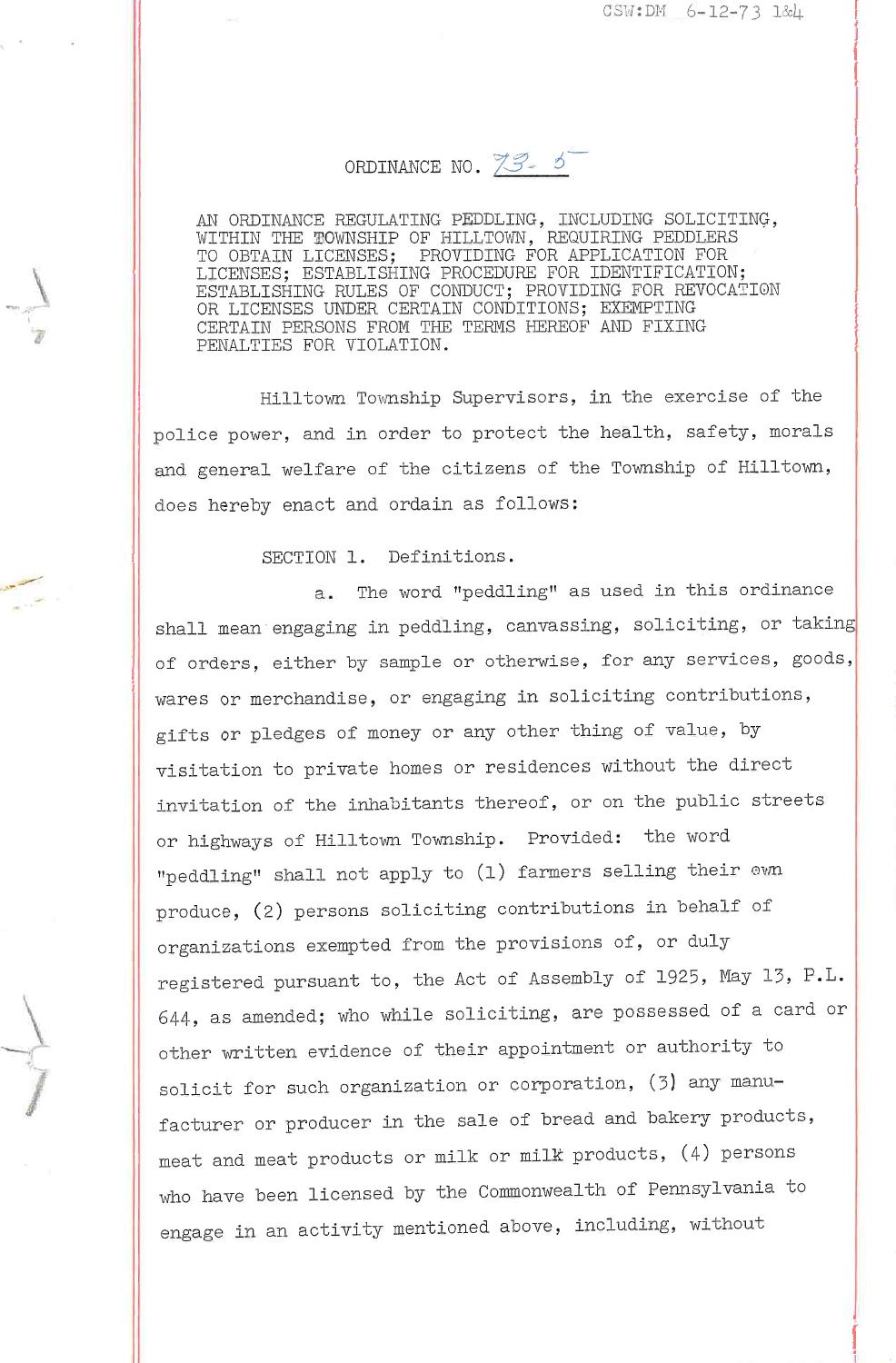limitation, real estate, insurance, or securities brokers and salesmen.

b. The word "person", as used in this ordinance, shall mean any natural person, association, partnership, firm or corporation.

c. The word "peddler" as used in this ordinance, shall mean any person who shall engage in peddling, as hereinabove defined.

d. In this ordinance, the singular shall include the plural and the masculine shall include the feminine and the neuter.

SECTION 2. No person shall engage in peddling or soliciting within the Township of Hilltown without first having taken out a license for this purpose as herein provided.

SECTION 3. Every person desiring to engage in peddling within the Township of Hilltown shall first make application to the Chief of Police for license. Licenses may be applied for and issued for the period of one day, one week, one month or one year. Both the applicafion and the license shall set forth the following information:

a. Name of applicant.

,ir-

b. Home address of applicant.

c. Name and address of employer for whom applicant will be working, if any.

d. The period of time for which the application is made and the expiration date of the license.

e. The type of goods or the nature of the activity in which the applicant wishes to engage within the Township.

f. The applicant's previous criminal record, if any.

-2-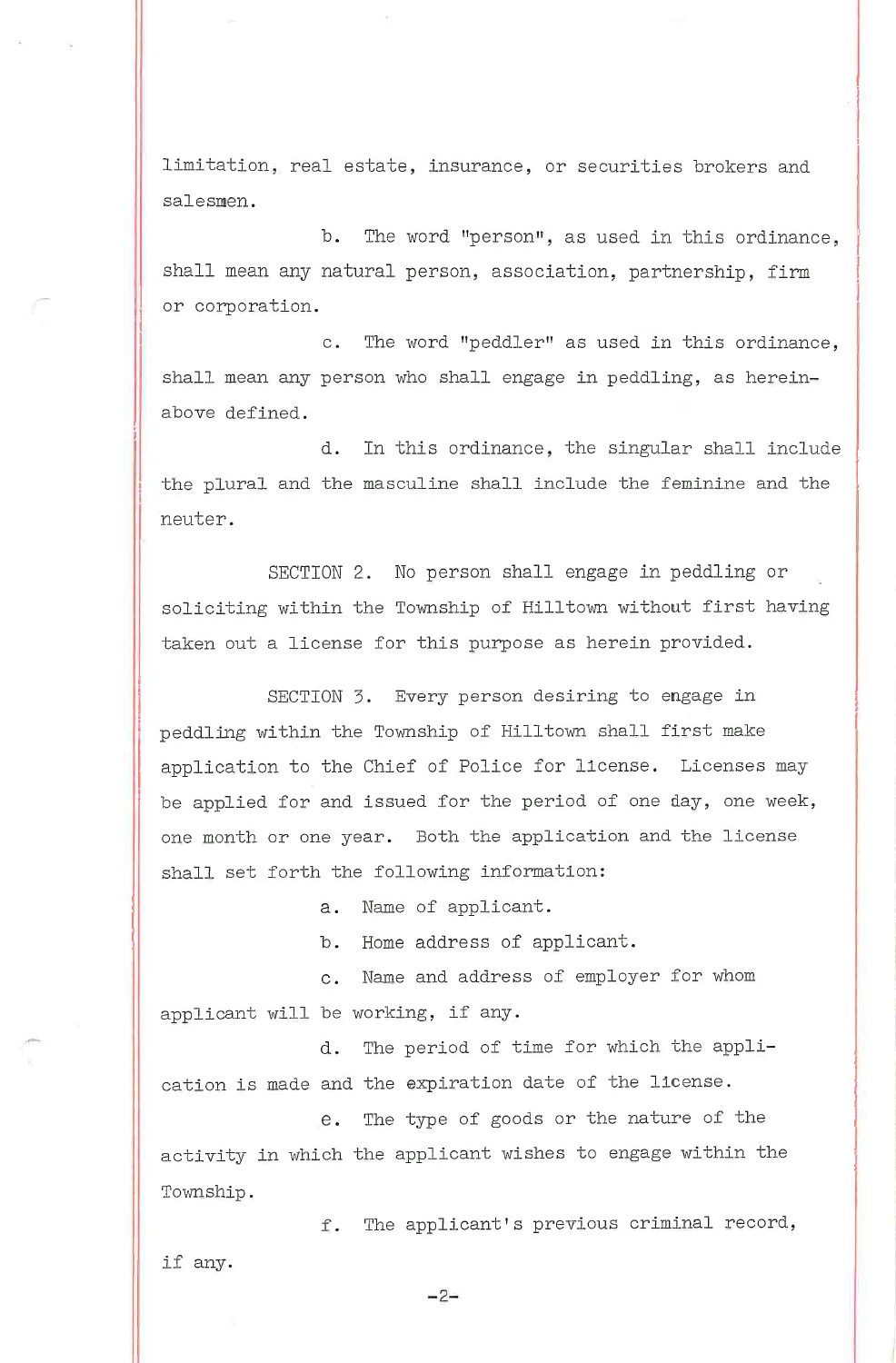g. The type of vehicle he will use, if any, together with its license number.

h. The number and the names of the persons with whom the applicant will be working.

i. A brief physical description of the applicant.

Nothing herein contained shall be construed as permitting the licensure of more than one person under a single license. No license issued under this ordinance shall be transferable from one person to another.

SECTION 4. No license shall be issued under this ordinance until the applicable fee is paid by the applicant, except that a fee shall not be required or charged in the case of solicitors for charitable or community undertakings. The schedule of fees shall be as follows:

| License for one day   |  | \$3.00 |
|-----------------------|--|--------|
| License for one week  |  | 5.00   |
| License for one month |  | 8.00   |
| License for one year  |  | 10.00  |

SECTION 5. Upon making application therefor and paying the proper fee as herein specified, a license shall be issued for every peddler, provided the issuance of such license shall not in any way endanger the general safety, morals or welfare of the citizens of Hilltown Township.

SECTION 6. Every person to whom a license has been issued hereunder shall, in the carrying on of his business or activities in the Township, comply with the following rules of conduct :

a. He shall carry his license card upon his person at all times and exhibit it upon request of any police officer, Township supervisor or citizen.

b. He shall not permit any other person to have

 $-3-$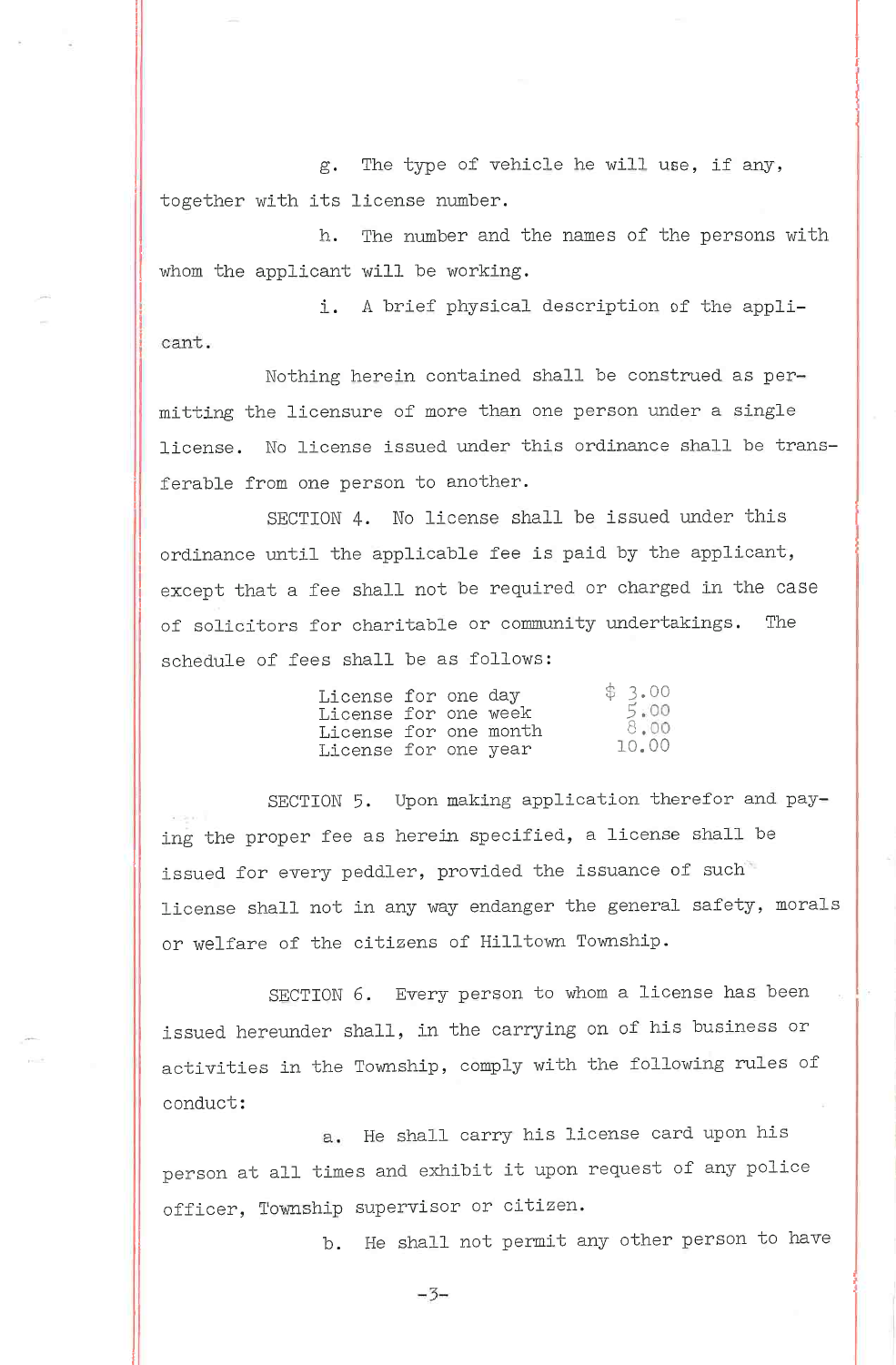possession of his license card and shall immediately report its loss to the Chief of Police. He shall not cause or permit his license card to be altered or defaced.

c. He shall not enber, or attempt to enter, any dwelling house without invitation or permission of the occupant and shall immediately leave any premises upon request.

d. He shall not represent his license card to be an endorsement of himself or of his goods or services or of the goods or services of his principal or employer.

e. He shall immediately surrender his license card upon revocation of his license as hereinafter provided.

f. And he shall not engage in selling any product or service not mentioned upon his license.

SECTION 7. No person licensed as a peddler under this ordinance shall engage in peddling at any time on Sunday, on

any legal holiday, or upon any other day of the week before nine o'clock A.M. or after four-thirty o'clock P.M.

SECTION 8. No person licensed as a peddler under this ordinance shall hawk or cry his wares upon any of the streets or sidewalks of the Township, nor shall he use any loud speaker or horn or other device fop announcing his presence by which the public is annoyed.

SECTION 9. No person licensed as a peddler under this ordinance, shall occupy any fixed location upon or along any of the streets, alleys, sidewalks of the Township for the purpose of peddling, with or without any stand or counter.

SECTION 10. The Chief of Police shall keep a record of all licenses issued under this ordinance.

SECTION 11. Township Supervisors are authorized to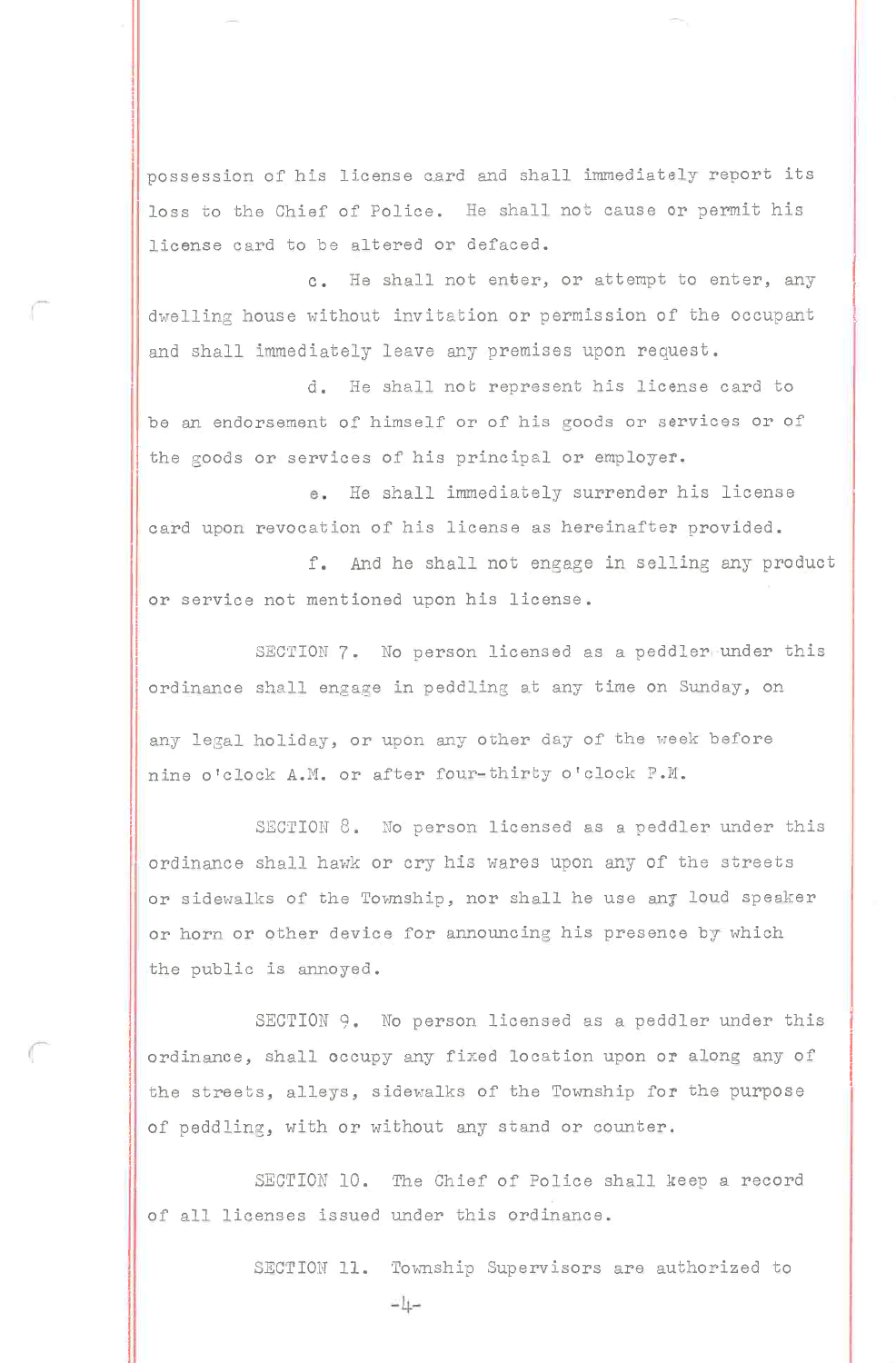suspend or revoke any license issued under this ordinance when such suspension is deemed beneficial to the public health, safety, morals and/or welfare, or for violation of any of the provisions of this ordinance, or for giving false information upon any application for a license hereunder.

SECTION 12. Any person who shall violate any of the provisions of this ordinance shall, upon summary conviction before a District Justice or any Justice of the Peace, be sentenced to pay a fine or penalty of not less than Ten Dollars (\$10.00) nor more than Three Hundred Dollars (\$300.00) and the costs of prosecution, and, in default of payment thereof to imprisonment in the county prison for not more than thirty (30) days.

SECTION 13. If any section, provision or part of this ordinance shall be held unconstitutional, such unconstitutionality shall not affect the validity of the remaining sections, provisions or parts of this ordinance. It is hereby declared as a legislative intent that this ordinance would have been enacted had such unconstitutional, invalid or illegal provision not been included herein.

SECTION 14. Ordinance No. 59-1, enacted January 8, 1959, and amended is hereby repealed.

SECTION 15. Effective Date. This Ordinance shall become effective from and after five days after enactment.

ENACTED AND ORDAINED this  $\frac{1}{\sqrt{2}}$  (H) day of fully A.D., 1973.